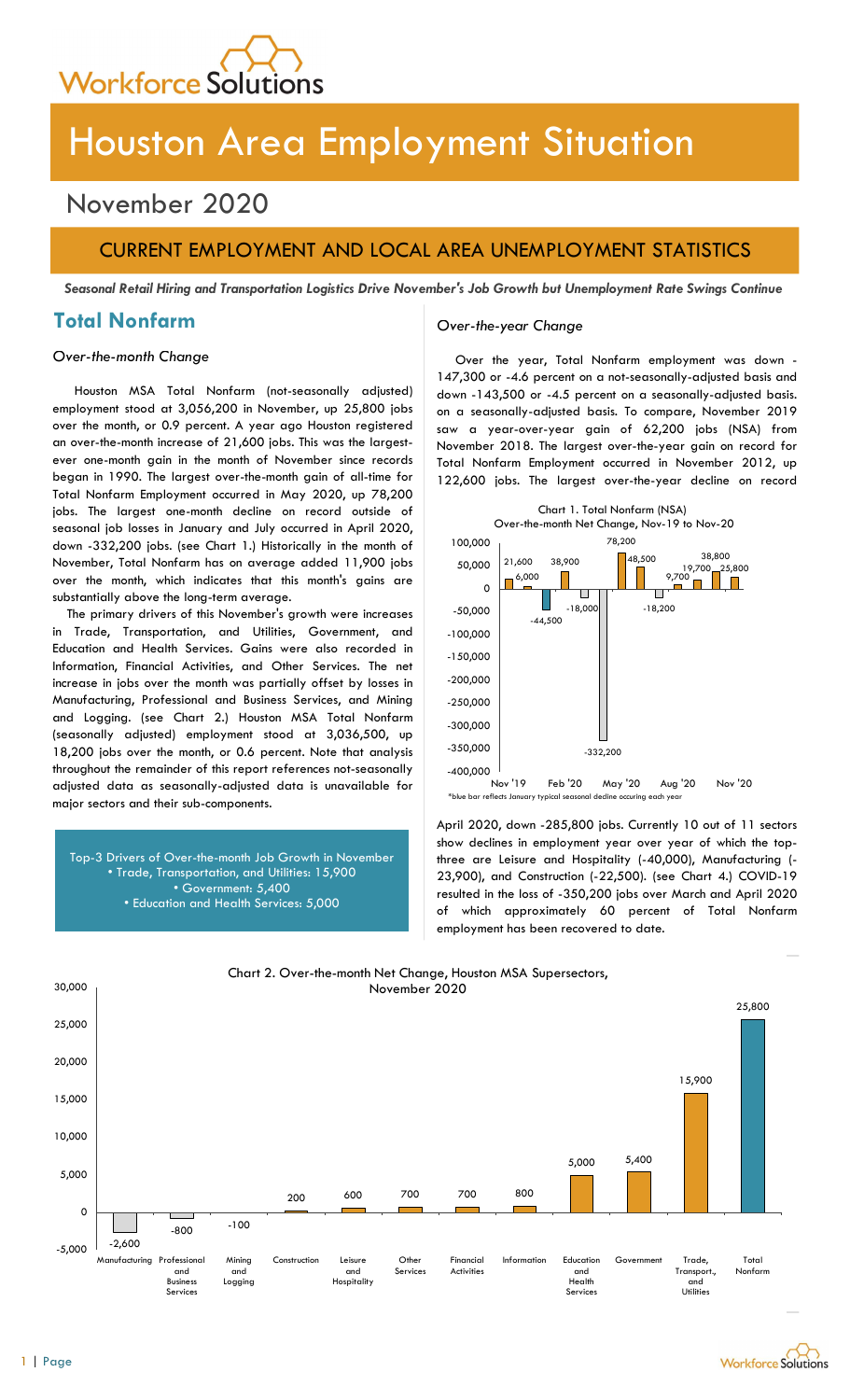## Houston Area Employment Situation

### November 2020

#### Previous Month's Revisions

Total Nonfarm employment was revised upward by 100 jobs for a September to October larger net gain of 38,800 compared to an original estimate of 38,700 jobs. An upward revision of +500 jobs in Trade, Transportation, and Utilities was the largest contributor followed by Leisure and Hospitality (+400) and Education and Health Services (+300). Downward revisions in Government (-400), Construction (-400), and Manufacturing (-200) provided a partial offset of the overall upward revision to Total Nonfarm employment. (see Chart 5.)

Top-3 Drivers of Over-the-year Job Loss in November • Leisure and Hospitality: -40,000 • Manufacturing: -23,900 • Construction: -22,500



Chart 5. Net Revisions for Selected Supersectors



Chart 4. Over-the-year Net Change, Houston MSA Supersectors, November 2019 to November 2020

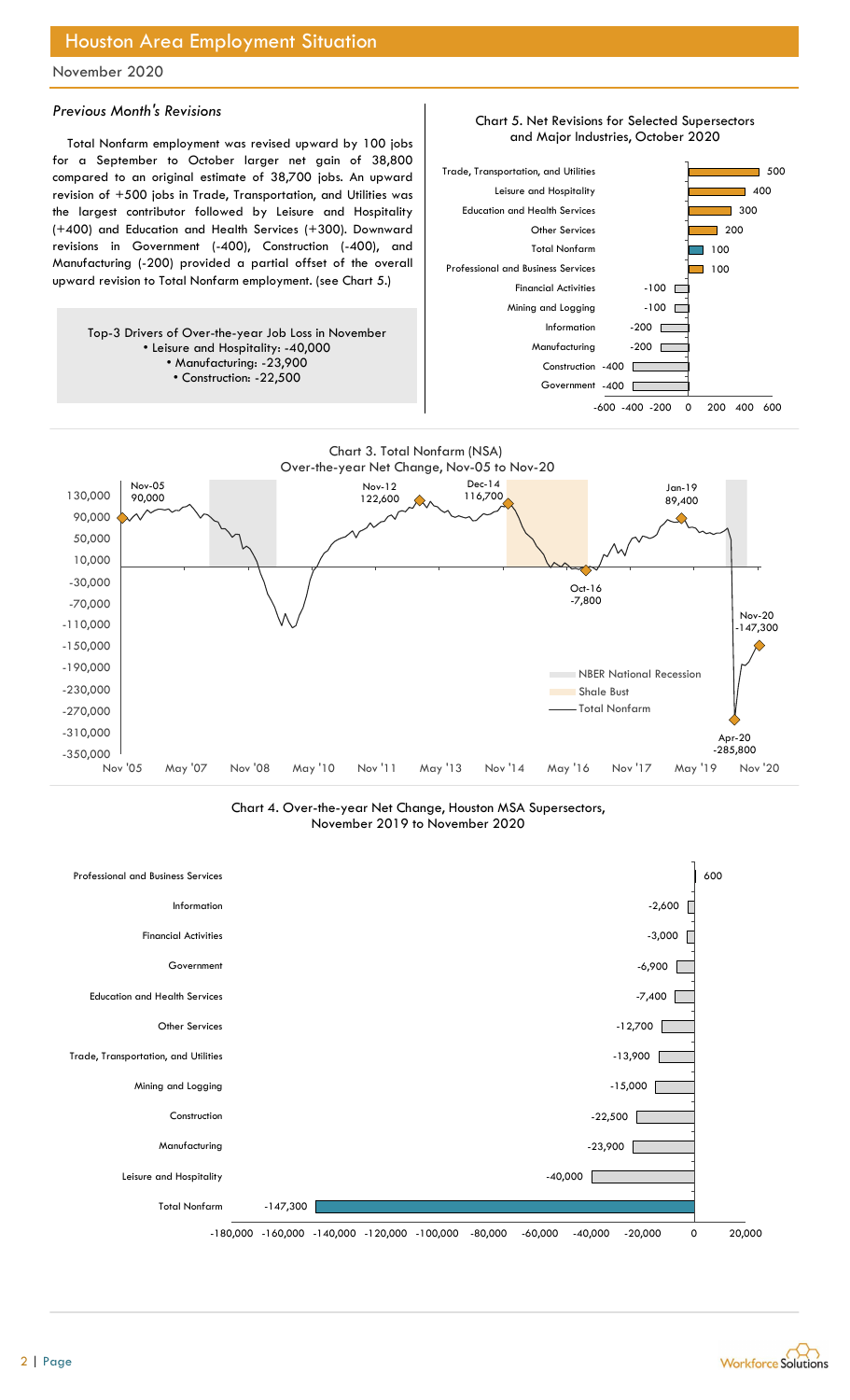## Supplemental Commentary

### Unemployment Rate Swings

November 2020 marks the fourth consecutive swing in the unemployment of 1 full percentage point or more, a phenomenon that previously had never occurred in the history of the series. Specifically November saw the rate rise from October, similar to the change seen in September from August and as was the case for that two-month period, there was also a lack of corroborating data from other sources e.g. UI claims, job ads, etc. to justify such a large over-the-month increase. However, if we examine the average change in the unemployment rate between August and November of each of the past five years including 2020, we find that it does not differ substantially from past years with 2020 posting an average change of -0.16 percentage points compared to -0.13 in 2019, -0.18 in 2018, -0.15 in 2017, and -0.15 in 2016. This suggests that while the absolute unemployment rate for 2020 remains elevated compared to previous years, recent swings are likely due to lingering estimation anomalies from the COVID-19 driven shocks that occurred in March and April of this year. Situation<br>
Supplemental Commentary<br>
We swing in the unemployment of 1 full percentage point or more, a phenomenon that<br>
y of the series. Specifically November saw the rate rise from October, similar to the change<br>
is the c employment of 1 full percentage point or more, a phenomenon that<br>pecifically November saw the rate rise from October, similar to the change<br>percentage over-the-month increase. However, if we examine the average change<br>of e



#### Sector Recovery Rates

November saw continued recovery of jobs lost in March and April across most sectors with Transportation, Warehousing, and Utilities pulling away from the rest with a recovery of 100 percent of jobs lost plus an additional 214 percent, much of which was the result of an all-time record increase in employment over the month of 6,000 jobs. This increase likely due to a combination of the longer-term trend of stronger employment growth each November for the past several years, likely due to increasing shifts towards online retail and therefore delivery, typical seasonal increases that occur each October to December, and amplied growth due to continued changes in consumption patterns resulting from COVID-19. Sectors related to oil and gas: Mining and Logging, Wholesale Trade, and Manufacturing continue to post losses resulting in employment that remains 10 to 15 percent below February 2020 levels. Overall just under 60 percent of jobs lost in March and April of this year have been recovered as of November.



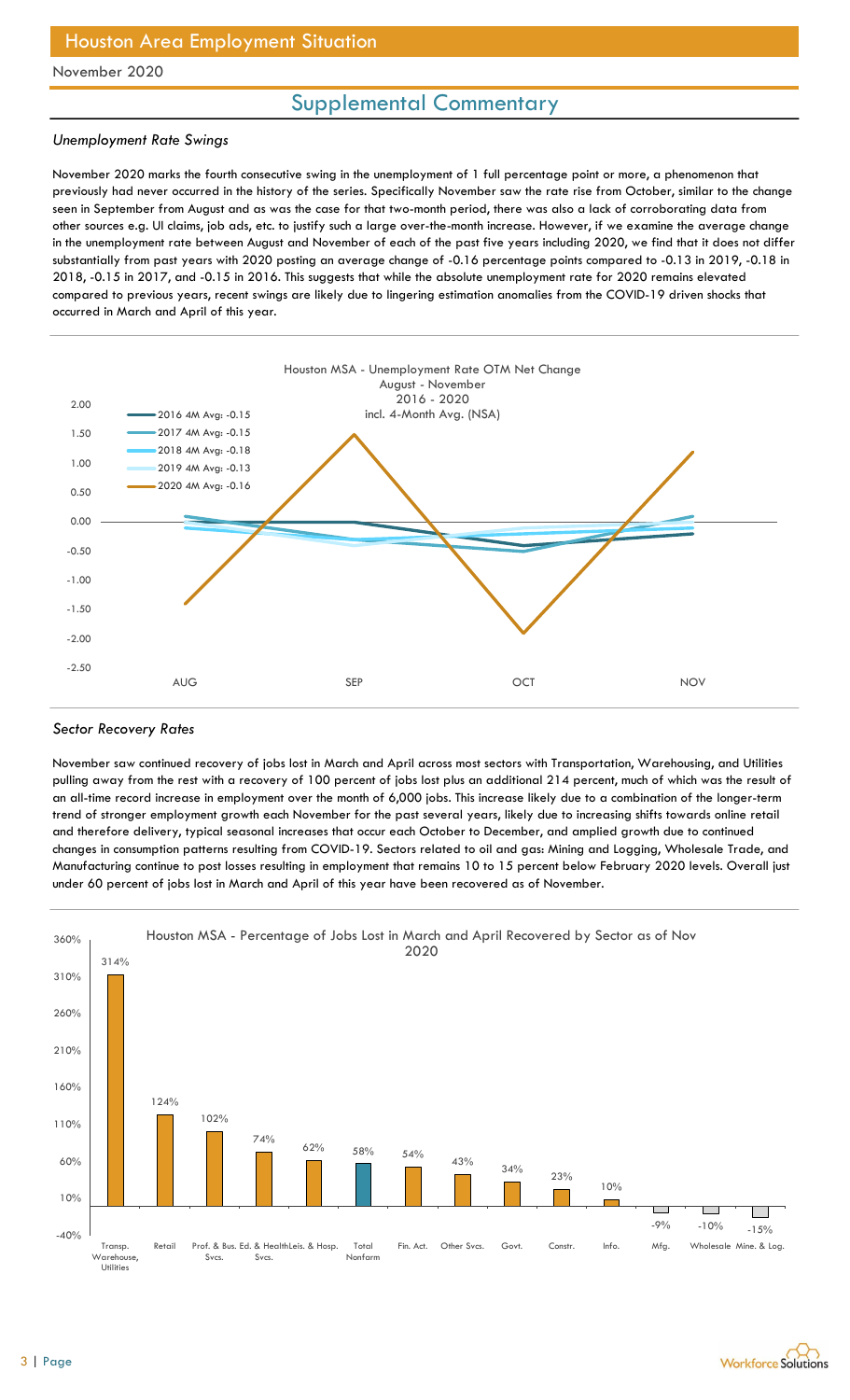## GAINING INDUSTRY HIGHLIGHTS

## Trade, Transportation, and Utilities

### Over-the-month Change

Trade, Transportation, and Utilities was the largest gaining sector over the month up 15,900 jobs, or 2.6 percent. (see Chart 6.) This was the largest-ever gain in the month of November, or any other month, since records began in 1990. The largest decline on record occurred in April 2020, down -45,800 jobs. Historically in the month of November, Trade, Transportation, and Utilities has added an average of 9,200 jobs over the month, which indicates that this month's gains are substantially above the long-term average. Retail Trade was the largest contributor to the overall sector's increase, up 9,300 jobs over the month. The second-largest contributor was Transportation, Warehousing, and Utilities, which added 6,000 jobs from October to November. Lastly, Wholesale Trade contributed, 600 jobs. Trade, Transportation, and Utilities employment was revised upward by 500 jobs for a September to October larger net gain of 8,300 compared to an original estimate of 7,800 jobs.

Year over year, Trade, Transportation, and Utilities was down percent to 20.7 percent over the past year. 13,900 jobs, or -2.2 percent. (see Chart 7.) The largest over-theyear gain on record for this sector occurred in November 2007, up 23,300 jobs. The largest decline on record occurred in April 2020, down -33,600 jobs. Wholesale Trade was the largest contributor to the overall sector's decline, down -17,100 jobs over the year. The second-largest declining contributor was Retail Trade, which lost -3,500 jobs from November a year ago. Lastly, Transportation, Warehousing,



Chart 6. Trade, Transportation, and Utilities (NSA)

Over-the-year Change and Utilities offset a portion of the sector's losses with a gain of 6,700 jobs. Trade, Transportation, and Utilities's share of Houston area Total Nonfarm Employment has risen from 20.2



#### About This Sector

This sector is composed of establishments wholesaling agriculture, mining, and manufactured goods; retailing goods in small quantities to the public incl. online; transporting passengers and cargo; warehousing and storage; and providing electricity, natural gas, water, and sewage removal. Of the three main component industries, Retail Trade accounts for a plurality of the sector's employment at 49 percent. (see Chart 8.) Across the Houston MSA, the concentration of jobs in the overall sector is 9 percent higher than the national average, due to a 32-percent higher concentration in Wholesale Trade primarily related to the oil and gas industry.

Chart 8. Employment in Component Industries of Trade,

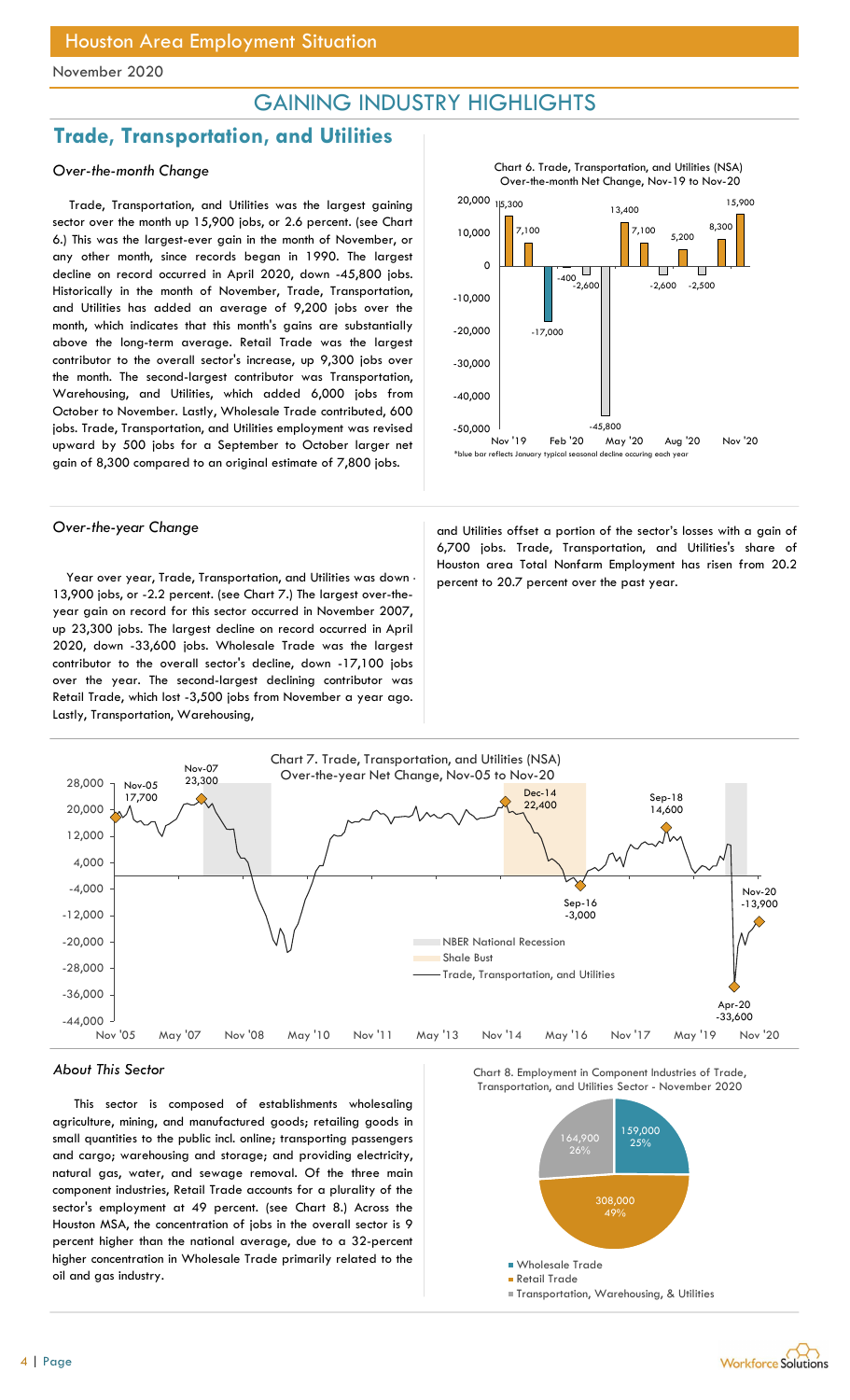## GAINING INDUSTRY HIGHLIGHTS

## **Government**

### Over-the-month Change

Government was the second-largest gaining sector over the month up 5,400 jobs, or 1.3 percent. (see Chart 9.) This was the largest-ever gain in the month of November since records began in 1990. The largest all-time one-month gain on record for this sector occurred in September 2020, up 25,100 jobs. The largest decline on record occurred in April 2020, down -11,500 jobs. Historically in the month of November, Government has added an average of 2,300 jobs over the month, which indicates that this month's gains are substantially above the long-term average. Employment in Government, particularly Local Government Educational Services (i.e. public primary and secondary schools) and to a lesser extent State Government Educational Services (i.e. public colleges and universities) typically sees modest gains in November as remaining positions within public schools are filled. Local Government was the largest contributor to the overall sector's increase, up 6,500 jobs over the month. The second-largest

Year over year, Government was down -6,900 jobs, or -1.6 percent. (see Chart 10.) The largest over-the-year gain on record for this sector occurred in May 2010, up 19,100 jobs. The largest decline on record occurred in January 2012, down - 17,100 jobs. State Government was the largest contributor to the overall sector's decline, down -3,800 jobs over the year. The second-largest declining contributor was Local Government, which lost -3,400 jobs from November a year ago. Lastly, Federal Government offset a portion of the sector's losses with a gain of 300 jobs. Since shedding -10,100

contributor was State Government, which added 100 jobs from October to November. Lastly, Federal Government offset a portion of the sector's gains with a loss of -1,200 jobs. Government employment was revised downward by -400 jobs for a September to October smaller net gain of 2,700 compared to an original estimate of 3,100 jobs.



Over-the-year Change in the impact of COVID-19, jobs over March and April 2020 due to the impact of COVID-19, this sector has recovered approximately 30 percent of jobs lost as of November. Government's share of Houston area Total Nonfarm Employment has risen from 13.3 percent to 13.7 percent over the past year.



#### About This Sector

This sector consists of establishments of federal, state, and local government agencies that administer, oversee, and manage public programs and have executive, legislative, or judicial authority over other institutions within a given area that are not performed by private establishments. For MSA data, this includes public education but excludes healthcare. Of the three main component industries, Local Government accounts for the majority of the sector's employment at 72 percent. (see Chart 11.) Across the Houston MSA, the concentration of jobs in the overall Government sector is 10 percent less than the national average.





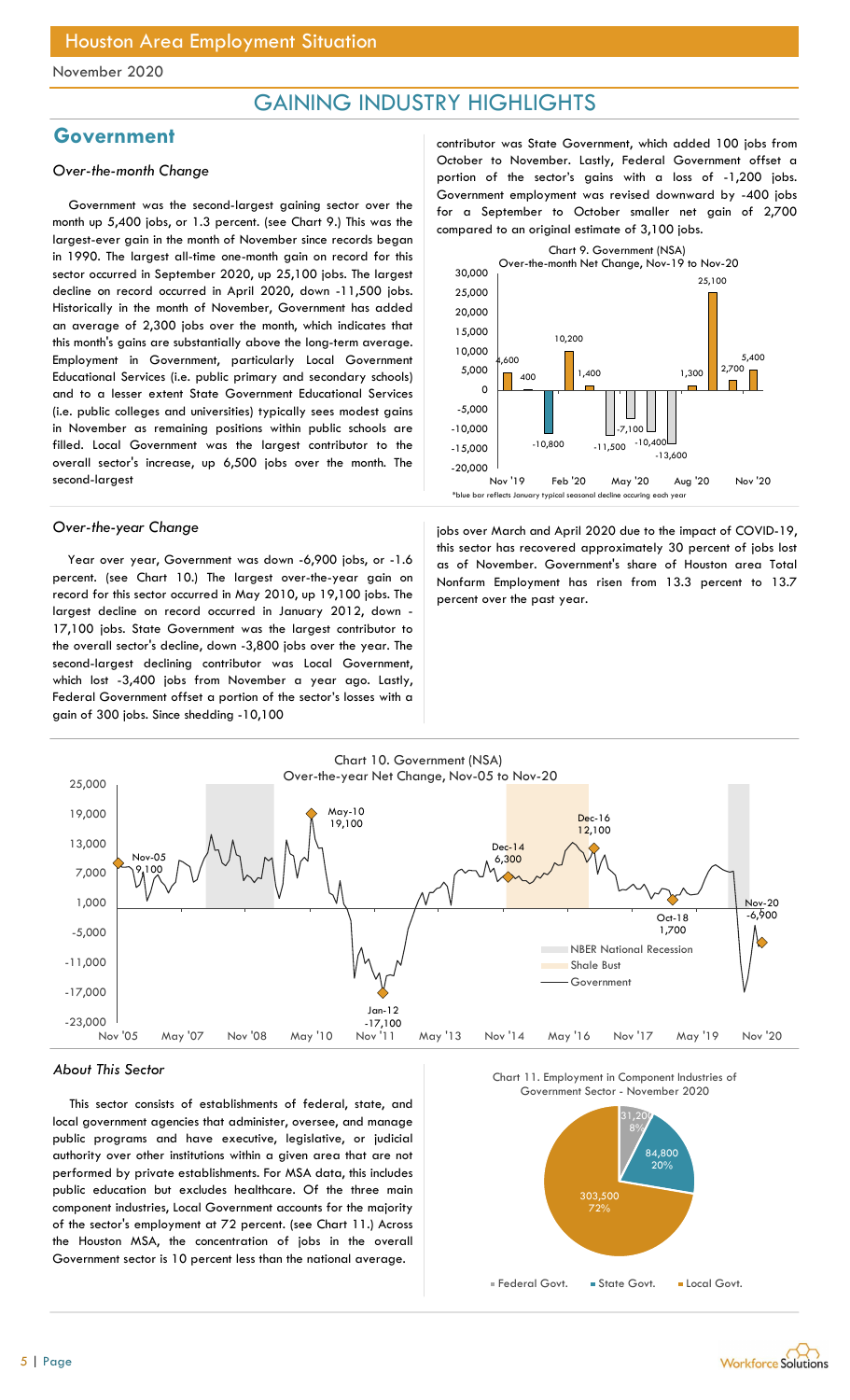## GAINING INDUSTRY HIGHLIGHTS

## Education and Health Services

### Over-the-month Change

Education and Health Services was the third-largest gaining sector over the month up 5,000 jobs, or 1.3 percent. (see Chart 12.) This was the largest-ever gain in the month of November since records began in 1990. The largest all-time one-month gain on record for this sector occurred in May 2020, up 19,700 jobs. The largest decline on record occurred in April 2020, down - 47,400 jobs. Historically in the month of November, Education and Health Services has added an average of 1,000 jobs over the month, which indicates that this month's gains are substantially above the long-term average. Health Care and Social Assistance was the largest contributor to the overall sector's increase, up 4,400 jobs over the month. The second-largest contributor was Educational Services, which added 600 jobs from October to November. Education and Health Services employment was revised upward by 300 jobs for a September to October larger net gain of 2,900 compared to an original estimate of 2,600 jobs.

Year over year, Education and Health Services was down - 7,400 jobs, or -1.8 percent. (see Chart 13.) This was the largestever year-over-year decline in the month of November since records began in 1990. The largest over-the-year gain on record for this sector occurred in March 2015, up 17,600 jobs. The largest decline on record occurred in April 2020, down - 32,800 jobs. Health Care and Social Assistance was the largest contributor to the overall sector's decline, down -7,400 jobs over the year. One component industry, Educational Services, saw no change from November a year ago.



Over-the-year Change Since shedding -46,800 jobs over March and April 2020 due to the impact of COVID-19, this sector has recovered approximately 70 percent of jobs lost as of November. Education and Health Services's share of Houston area Total Nonfarm Employment has risen from 12.9 percent to 13.2 percent over the past year.



#### About This Sector

This sector is composed of establishments that provide private education services (i.e. excluding pubicly-funded primary, secondary, and postsecondary institutions) and establishments that provide healthcare and social assistance to individuals. Of the two main component industries, Health Care and Social Assistance accounts for the majority of the sector's employment at 84 percent. (see Chart 14.) Across the Houston MSA, the concentration of jobs in the overall sector is 19 percent less than the national average, despite the high physical concentration of healthcare jobs centered around Texas Medical Center.



Chart 12. Education and Health Services (NSA) Over-the-month Net Change, Nov-19 to Nov-20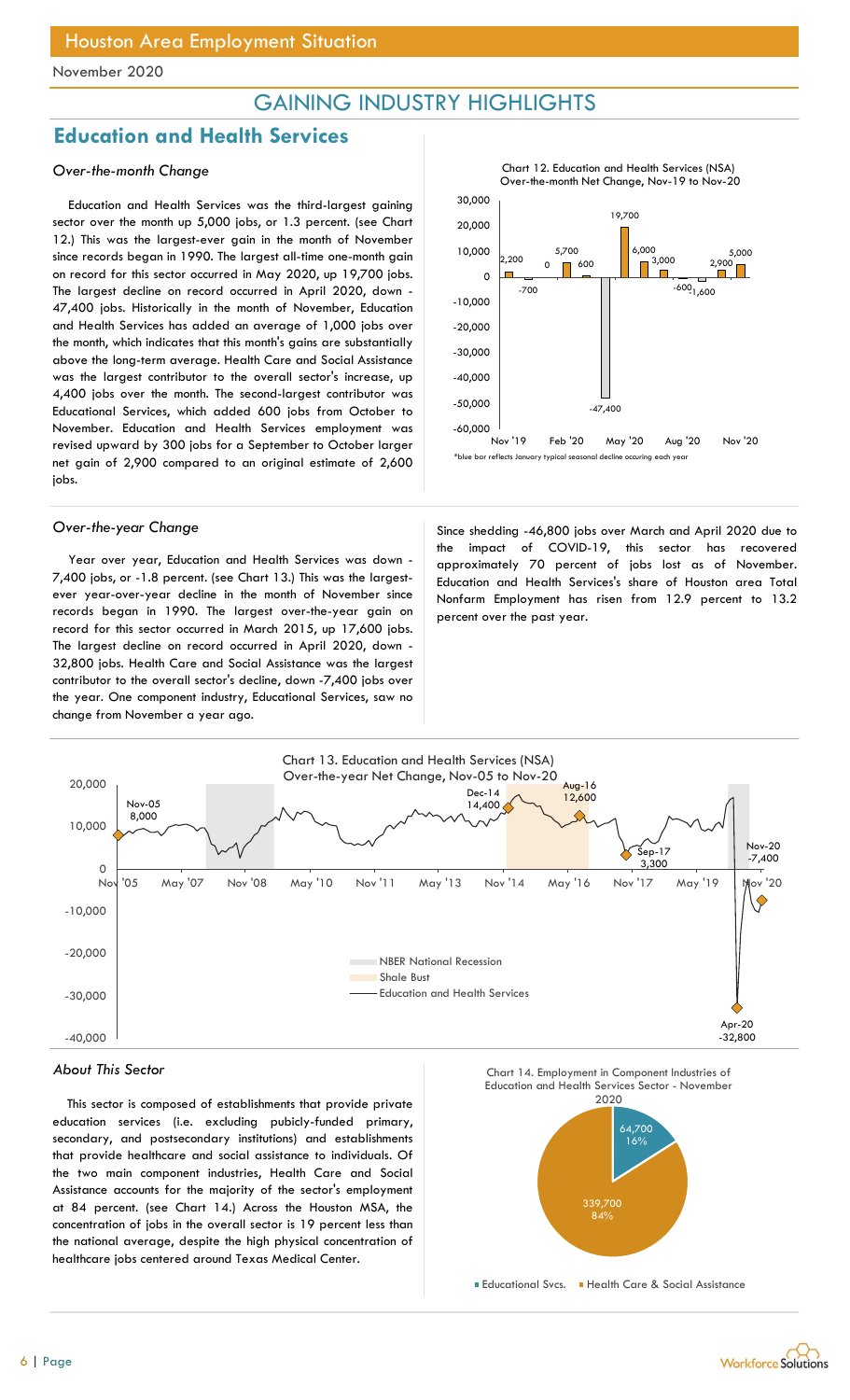## GAINING INDUSTRY HIGHLIGHTS

## **Information**

#### Over-the-month Change

Information also saw an increase over the month up 800 jobs, or 2.7 percent. (see Chart 15.) This was the largest-ever gain in the month of November since records began in 1990. The largest all-time one-month gain on record for this sector occurred in July 1994, up 1,500 jobs. The largest decline on record occurred in April 2020, down -3,100 jobs. Historically in the month of November, Information has added an average of 200 jobs over the month, which indicates that this month's gains are substantially above the long-term average. Telecommunications was the largest contributor to the overall sector's increase, up 600 jobs over the month. The second-largest contributor was Other Information Undefined, which added 200 jobs from October to November. Information employment was revised downward by - 200 jobs for a September to October complete loss of gains resulting in a net change of zero compared to an original estimate of 200 jobs.

Year over year, Information was down -2,600 jobs, or -8.0 percent. (see Chart 16.) The largest over-the-year gain on record for this sector occurred in June 1997, up 4,600 jobs. The largest decline on record occurred in April 2002, down -7,000 jobs. Other Information Undefined was the largest contributor to the overall sector's decline, down -1,600 jobs over the year. The second-largest declining contributor was Telecommunications, which lost -1,000 jobs from November a year ago. Since shedding -3,100 jobs over March and April 2020 due to the impact of COVID-19, this sector has



Over-the-year Change and the covered approximately 10 percent of jobs lost as of November. Information's share of Houston area Total Nonfarm Employment has remained constant at 1.0 percent over the past year.



#### About This Sector

This sector comprises establishments producing and distributing information and cultural products, e.g. traditional and online news publishing; software publishing; the motion picture and sound recording; TV broadcasting; and telecommunications. Of the two main component industries, Other Information Undefined accounts for the majority of the sector's employment at 57 percent. (see Chart 17.) Across the Houston MSA, the concentration of jobs in the overall Information sector is 46 percent less than the national average.



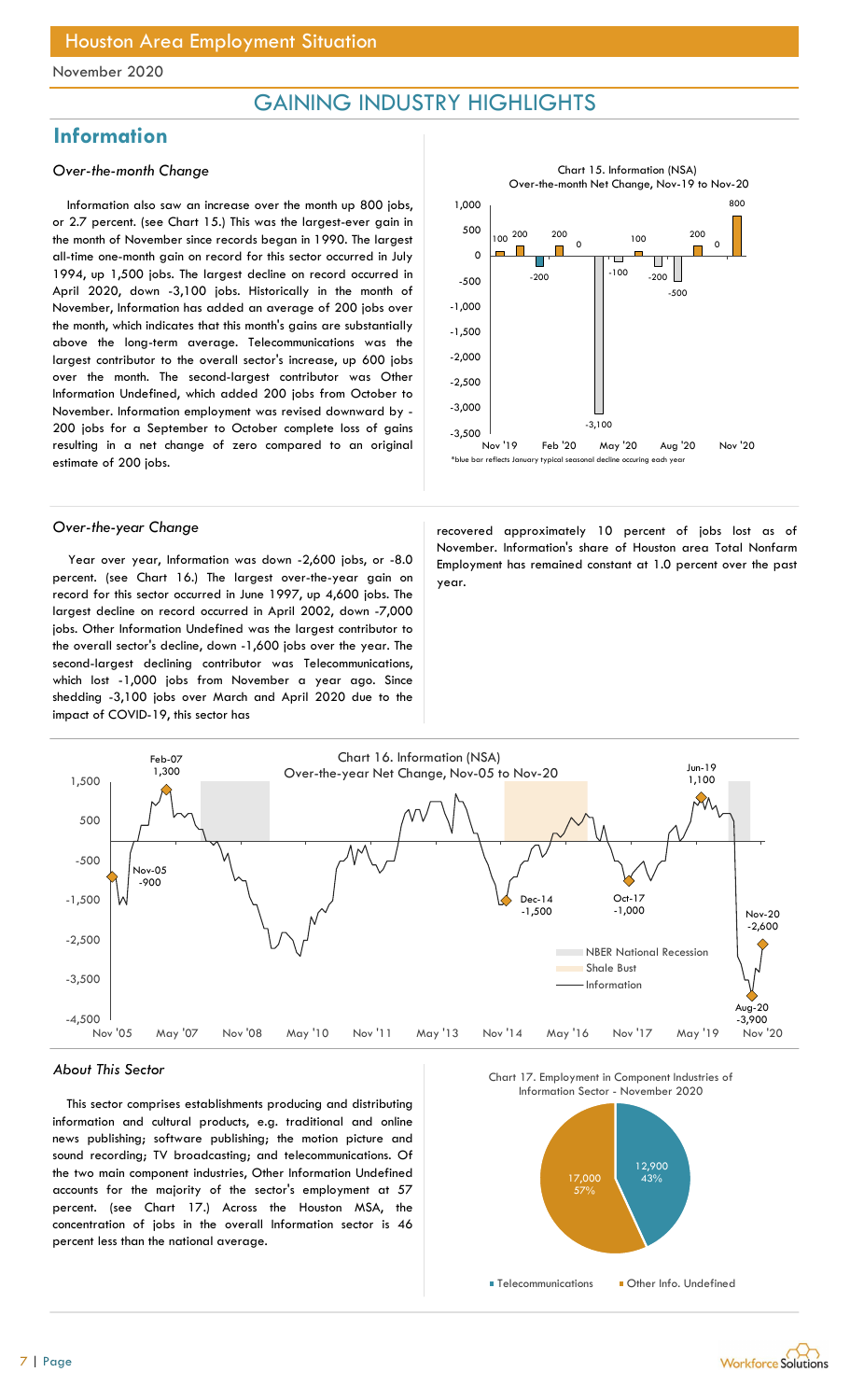## GAINING INDUSTRY HIGHLIGHTS

## Financial Activities

### Over-the-month Change

Financial Activities also saw an increase over the month up 700 jobs, or 0.4 percent. (see Chart 18.) This was the largestever gain in the month of November since records began in 1990. The largest all-time one-month gain on record for this sector occurred in October 2020, up 2,100 jobs. The largest decline on record occurred in April 2020, down -5,200 jobs. Historically in the month of November, Financial Activities has lost an average of -70 jobs over the month, which indicates that this month's gains are substantially in contrast to the long-term average decline. Finance and Insurance was the largest contributor to the overall sector's increase, up 1,200 jobs over the month. One component industry that provided a partial offset was Real Estate and Rental and Leasing, which lost -500 jobs from October to November. Financial Activities employment was revised downward by -100 jobs for a September to October smaller net gain of 2,100 compared to an original estimate of 2,200 jobs.

Year over year, Financial Activities was down -3,000 jobs, or - 1.8 percent. (see Chart 19.) The largest over-the-year gain on record for this sector occurred in September 1998, up 9,000 jobs. The largest decline on record occurred in August 2009, down -6,300 jobs. Real Estate and Rental and Leasing was the largest contributor to the overall sector's decline, down -5,500 jobs over the year. One component industry that provided a partial offset was Finance and Insurance, which gained 2,500 jobs from November a year ago. Since shedding -5,400 jobs over March and April 2020 due to



Chart 18. Financial Activities (NSA)

Over-the-year Change the impact of COVID-19, this sector has recovered approximately 50 percent of jobs lost as of November. Financial Activities's share of Houston area Total Nonfarm Employment has risen from 5.2 percent to 5.4 percent over the past year.



#### About This Sector

This sector is composed of establishments renting, leasing, or allowing use of assets, and financial transactions such as creation, liquidation, or change in ownership of financial assets, underwriting of insurance, and annuities. Of the two main component industries, Finance and Insurance accounts for the majority of the sector's employment at 64 percent. (see Chart 20.) Across the Houston MSA, the concentration of jobs in the overall Financial Activities sector is 11 percent less than the national average, due to a 23-percent lower concentration in Finance and Insurance offsetting a 25-percent higher concentration in Real Estate and Rental and Leasing.

Chart 20. Employment in Component Industries of



Real Estate & Rental & Leasing Finance & Insurance

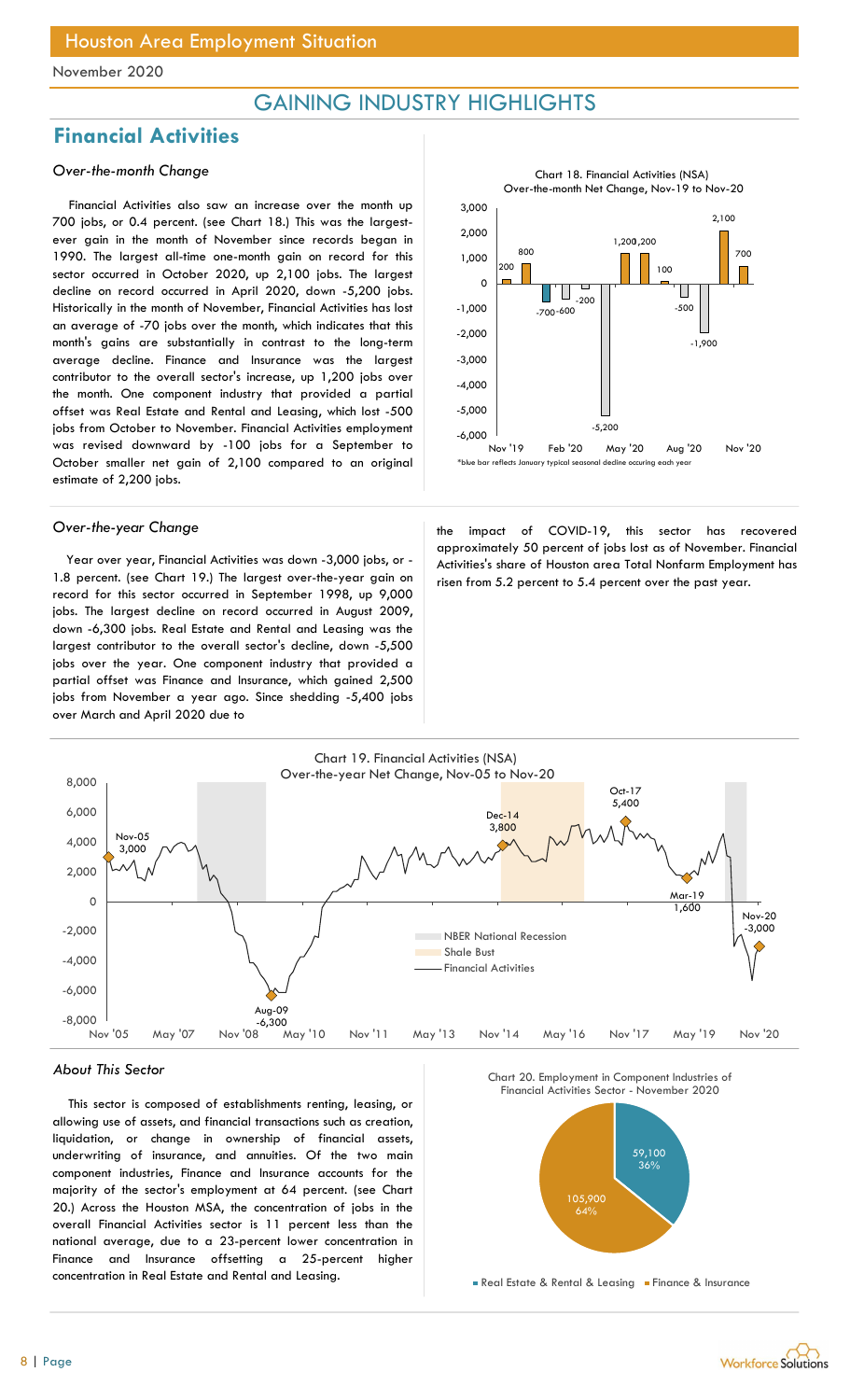## GAINING INDUSTRY HIGHLIGHTS

## **Other Services**

#### Over-the-month Change

Other Services also saw an increase over the month up 700 jobs, or 0.7 percent. (see Chart 21.) The largest all-time onemonth gain on record for this sector occurred in June 2020, up 6,600 jobs. The largest decline on record occurred in April 2020, down -28,500 jobs. Historically in the month of November, Other Services has lost an average of -700 jobs over the month, which indicates that this month's gains are substantially in contrast to the long-term average decline. NOTE: No subsector is published at the MSA level by the CES survey. See below for additional information. Other Services employment was revised upward by 200 jobs for a September to October larger net gain of 4,200 compared to an original estimate of 4,000 jobs.



Year over year, Other Services was down -12,700 jobs, or - 10.9 percent. (see Chart 22.) This was the largest-ever yearover-year decline in the month of November since records began in 1990. Among sectors currently showing contraction, this sector is the third-fastest declining in percentage terms across the Houston area. The largest over-the-year gain on record for this sector occurred in March 2020, up 5,900 jobs. The largest decline on record occurred in May 2020, down -25,100 jobs. NOTE: No subsector is published at the MSA level by the CES survey. See below for additional information.

Over-the-year Change Since shedding -27,400 jobs over March and April 2020 due to the impact of COVID-19, this sector has recovered approximately 40 percent of jobs lost as of November. Other Services's share of Houston area Total Nonfarm Employment has fallen from 3.6 percent to 3.4 percent over the past year.



#### About This Sector

This sector comprises establishments engaged in services not classified elsewhere such as equipment and machinery repair, religious activities, grantmaking, advocacy, and providing drycleaning and laundry services, and personal care services. Of the three main component industries, Personal and Laundry Services accounts for a plurality of the sector's employment at 48 percent as a subsector where self-employment is prevalent (source: Census - Non Employer Statistics and BLS - Quarterly Census of Employment and Wages). (see Chart 23.) Across the Houston MSA, the concentration of jobs in the overall Other Services sector is 11 percent less than the national average.

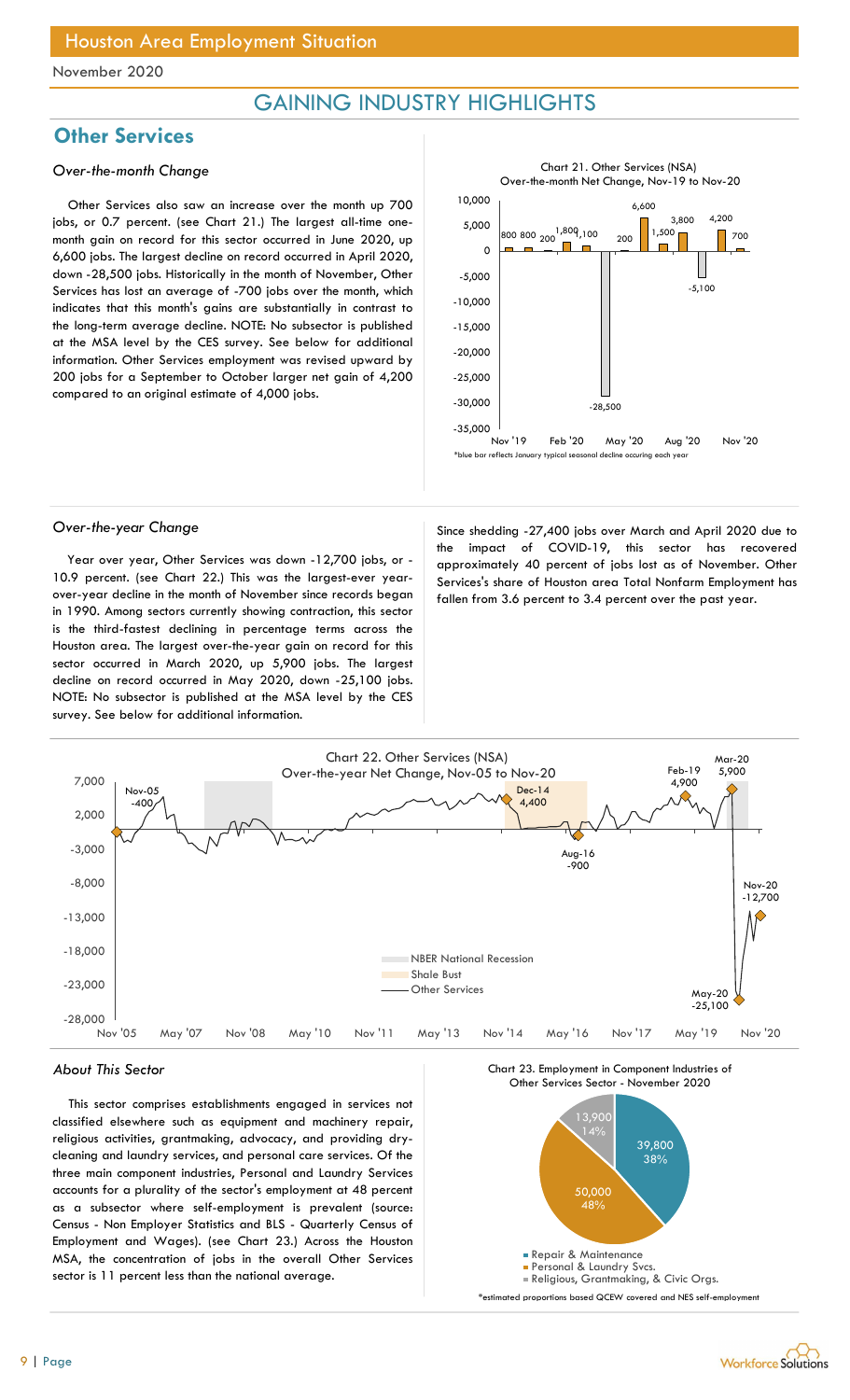## GAINING INDUSTRY HIGHLIGHTS

## estimate of 5,800 jobs. Over-the-month Change

Leisure and Hospitality also saw an increase over the month up 600 jobs, or 0.2 percent. (see Chart 24.) The largest all-time onemonth gain on record for this sector occurred in May 2020, up 46,100 jobs. The largest decline on record occurred in April 2020, down -120,600 jobs. Historically in the month of November, Leisure and Hospitality has added an average of 70 jobs over the month, which indicates that this month's gains are substantially above the long-term average. November historically has proven to be a mixed month for Leisure and Hospitality in that gains have been recorded a slight majority of the time with the balance made up by losses. Accommodation and Food Services was the largest contributor to the overall sector's increase, up 1,000 jobs over the month. One component industry that provided a partial offset was Arts, Entertainment, and Recreation, which lost -400 jobs from October to November. Leisure and Hospitality employment was revised upward by 400 jobs for a September to

Year over year, Leisure and Hospitality was down -40,000 jobs, or -12.1 percent. (see Chart 25.) This was the largest-ever year-over-year decline in the month of November since records began in 1990. Among sectors currently showing contraction, this sector is the second-fastest declining in percentage terms across the Houston area. Furthermore, 27.0 percent of total (gross) jobs lost across the region over the past year can be attributed to Leisure and Hospitality. The largest over-the-year gain on record for this sector occurred in January 2016, up 17,200 jobs. The largest decline on record

Leisure and Hospitality and all october larger net gain of 6,200 compared to an original



Over-the-year Change and a settled in April 2020, down -121,000 jobs. Accommodation and Food Services was the largest contributor to the overall sector's decline, down -27,300 jobs over the year. The secondlargest declining contributor was Arts, Entertainment, and Recreation, which lost -12,700 jobs from November a year ago. Since shedding -128,900 jobs over March and April 2020 due to the impact of COVID-19, this sector has recovered approximately 60 percent of jobs lost as of November. Leisure and Hospitality's share of Houston area Total Nonfarm Employment has fallen from 10.3 percent to 9.5 percent over the past year.



#### About This Sector

This sector is composed of establishments that produce and promote in live performances, events, of exhibits of historical, cultural, or educational interest or related to recreation or hobbies intended for public viewing; and provide customers with lodging and/or meals and beverages for immediate consumption. Of the two main component industries, Accommodation and Food Services accounts for the majority of the sector's employment at 92 percent. (see Chart 26.) Across the Houston MSA, the concentration of jobs in the overall sector is 4 percent higher than the national average.

Chart 26. Employment in Component Industries of



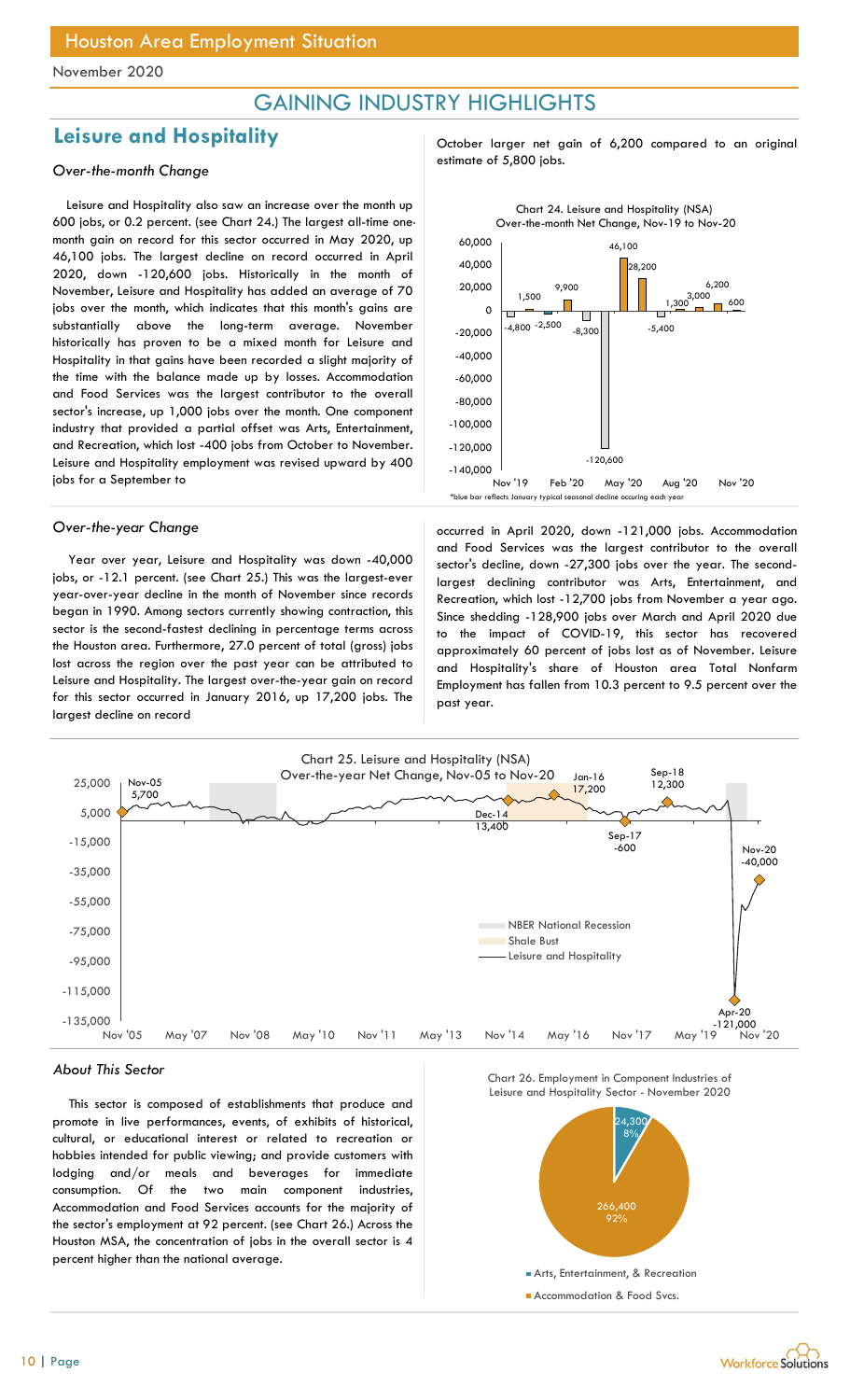## GAINING INDUSTRY HIGHLIGHTS

## jobs. Over-the-month Change

Construction also saw an increase over the month up 200 jobs, or 0.1 percent. (see Chart 27.) The largest all-time one-month gain on record for this sector occurred in February 2019, up 7,300 jobs. The largest decline on record occurred in April 2020, down -25,200 jobs. Historically in the month of November, Construction has lost an average of -1,100 jobs over the month, which indicates that this month's gains are substantially in contrast to the long-term average decline. Job lossess in Construction have been typical in most Novembers since records began. Heavy and Civil Engineering Construction was the largest contributor to the overall sector's increase, up 2,500 jobs over the month. One component industry that provided a partial offset was Construction of Buildings, which lost -800 jobs from October to November. Lastly, Specialty Trade Contractors offset a portion of the sector's gains with a loss of -1,500 jobs. Construction employment was revised downward by -400 jobs for a September to October smaller

Year over year, Construction was down -22,500 jobs, or -9.3 percent. (see Chart 28.) Furthermore, 15.2 percent of total (gross) jobs lost across the region over the past year can be attributed to Construction. The largest over-the-year gain on record for this sector occurred in December 2014, up 19,700 jobs. The largest decline on record occurred in November 2009, down -33,700 jobs. Specialty Trade Contractors was the largest contributor to the overall sector's decline, down -10,900 jobs over the year. The second-largest declining contributor was Heavy and Civil Engineering Construction,





Over-the-year Change which lost -6,200 jobs from November a year ago. Lastly, Construction of Buildings subtracted, -5,400 jobs. Since shedding - 31,300 jobs over March and April 2020 due to the impact of COVID-19, this sector has recovered approximately 20 percent of jobs lost as of November. Construction's share of Houston area Total Nonfarm Employment has fallen from 7.6 percent to 7.2 percent over the past year.



#### About This Sector

This sector comprises establishments engaged in the construction of buildings, infrastructure, site preparation and subdivision, and specialty trades e.g. masonry, painting, and electrical work. Of the three main component industries, Specialty Trade Contractors accounts for a plurality of the sector's employment at 49 percent. (see Chart 29.) Across the Houston MSA, the concentration of jobs in the overall Construction sector is 40 percent higher than the national average, due to 2.6 times more jobs in Heavy and Civil Engineering Construction related to turnaround maintenance of petrochemical facilities.

Chart 29. Employment in Component Industries of



**Heavy & Civil Engineering Construction** 

**Specialty Trade Contractors** 

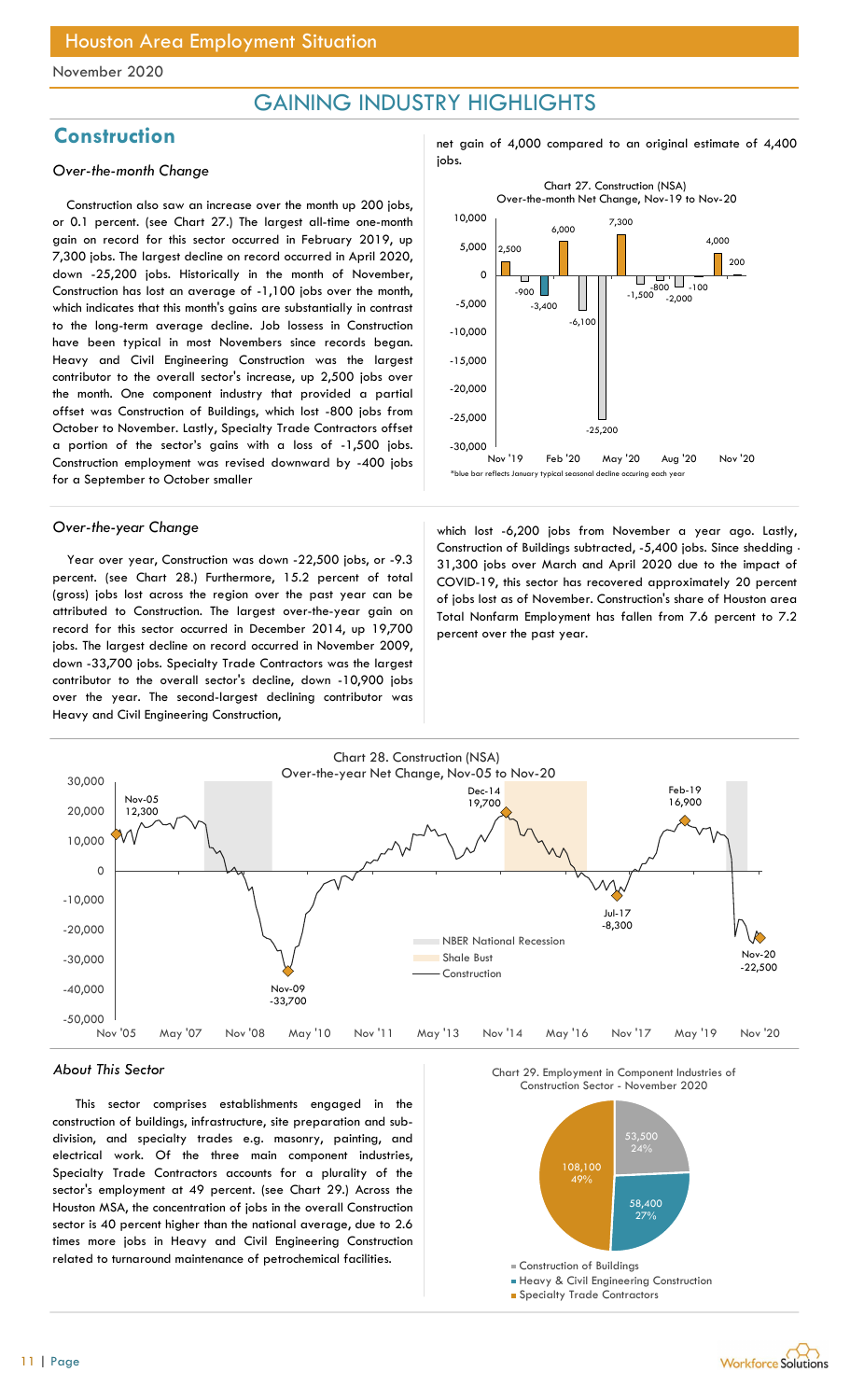## DECLINING INDUSTRY HIGHLIGHTS

## **Manufacturing**

### Over-the-month Change

Manufacturing was the largest declining sector over the month down -2,600 jobs, or -1.2 percent. (see Chart 30.) This was the largest-ever decline in the month of November since records began in 1990. The largest all-time one-month gain on record for this sector occurred in May 2020, up 3,700 jobs. The largest decline on record occurred in April 2020, down -11,600 jobs. Historically in the month of November, Manufacturing has added an average of 600 jobs over the month, which indicates that this month's losses are substantially in contrast to the long-term average gain. Durable Goods was the largest contributor to the overall sector's decline, down -3,300 jobs over the month. One component industry that provided a partial offset was Non-Durable Goods, which gained 700 jobs from October to November. Manufacturing employment was revised downward by -200 jobs for a September to October larger net loss of - 400 compared to an original estimate of -200 jobs.



Year over year, Manufacturing was down -23,900 jobs, or - 10.1 percent. (see Chart 31.) Furthermore, 16.2 percent of total (gross) jobs lost across the region over the past year can be attributed to Manufacturing. The largest over-the-year gain on record for this sector occurred in June 2012, up 17,700 jobs. The largest decline on record occurred in November 2009, down - 28,800 jobs. Durable Goods was the largest contributor to the overall sector's decline, down -22,900 jobs over the year. The second-largest declining contributor was Non-Durable Goods, which lost -1,000 jobs from November

Over-the-year Change a strategies a year ago. Since shedding -13,300 jobs over March and April 2020 due to the impact of COVID-19, this sector continues to post losses resulting in total employment that remains -10 percent below levels reported in February 2020. Manufacturing's share of Houston area Total Nonfarm Employment has fallen from 7.4 percent to 6.9 percent over the past year.



#### About This Sector

This sector comprises establishments engaged in the mechanical, physical, or chemical transformation of materials, substances, or components into new products. Of the two main component industries, Durable Goods accounts for the majority of the sector's employment at 60 percent. (see Chart 32.) Across the Houston MSA, the concentration of jobs in the overall Manufacturing sector is 19 percent less than the national average.





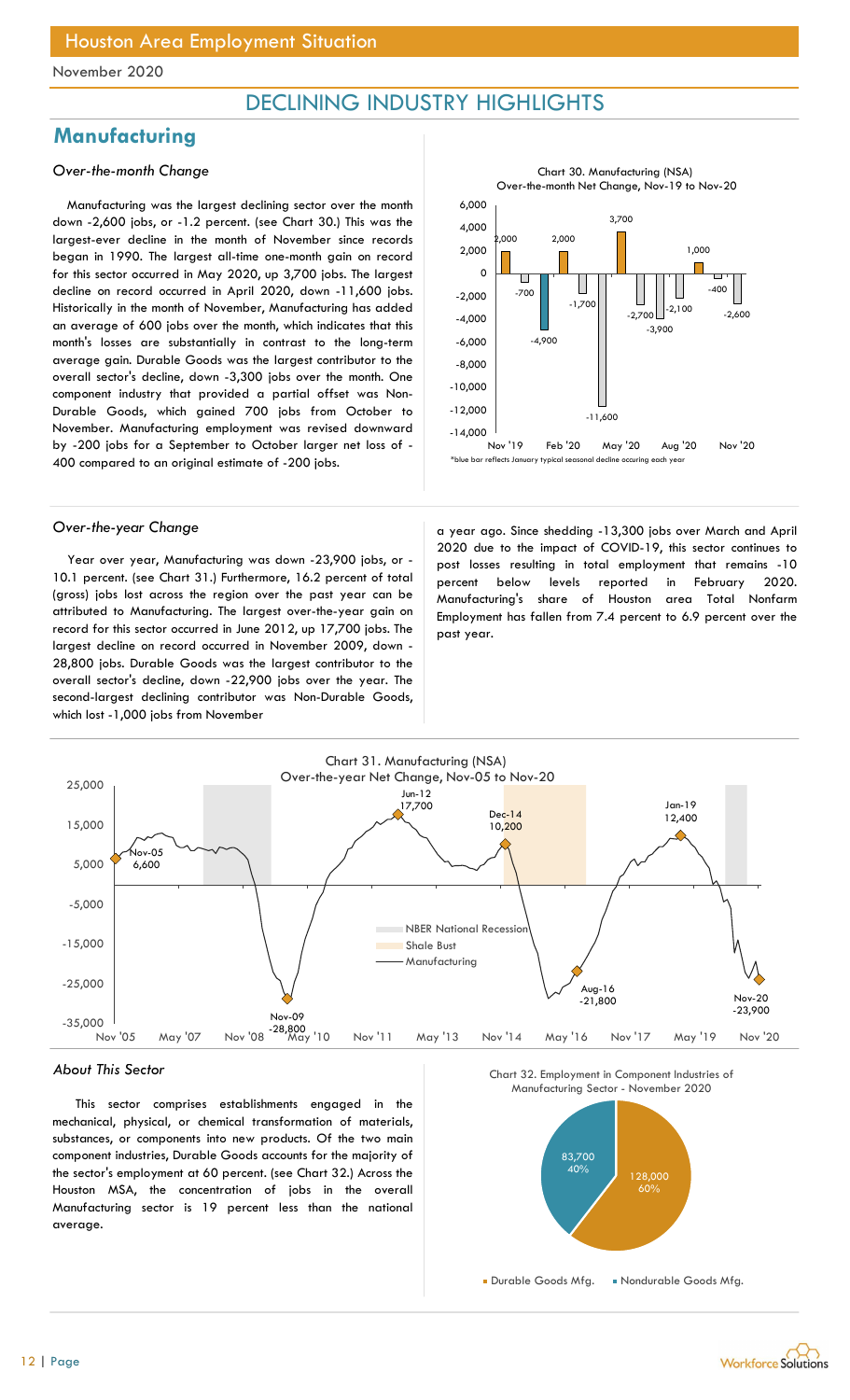## DECLINING INDUSTRY HIGHLIGHTS

# **Professional and Business Services** to October larger net gain of 7,600 compared to an original<br>estimate of 7,500 jobs.

### Over-the-month Change

Professional and Business Services was the second-largest declining sector over the month down -800 jobs, or -0.2 percent. (see Chart 33.) The largest all-time one-month gain on record for this sector occurred in June 2020, up 14,300 jobs. The largest decline on record occurred in April 2020, down -24,700 jobs. Historically in the month of November, Professional and Business Services has added an average of 600 jobs over the month, which indicates that this month's losses are substantially in contrast to the long-term average gain. Professional, Scientific, and Technical Services was the largest contributor to the overall sector's decline, down -800 jobs over the month. One component industry, Management of Companies and Enterprises, saw no change from October to November. Lastly, Administrative and Support and Waste Management and Remediation Services saw no change over the month. Professional and Business Services employment was revised upward by 100 jobs for a September

Year over year, Professional and Business Services was up 600 jobs, or 0.1 percent. (see Chart 34.) Furthermore, 100.0 percent of total (gross) jobs added across the region over the past year can be attributed to Professional and Business Services. The largest over-the-year gain on record for this sector occurred in November 2012, up 30,800 jobs. The largest decline on record occurred in October 2009, down -35,100 jobs. Professional, Scientific, and Technical Services was the largest contributor to the overall sector's increase, up 7,300 jobs over the year. One component industry that



Over-the-year Change entity and a provided a partial offset was Management of Companies and Enterprises, which lost -2,200 jobs from November a year ago. Lastly, Administrative and Support and Waste Management and Remediation Services offset a portion of the sector's gains with a loss of -4,500 jobs. Since shedding -27,000 jobs over March and April 2020 due to the impact of COVID-19, this sector has recovered approximately 100 percent of jobs lost as of November. Professional and Business Services's share of Houston area Total Nonfarm Employment has risen from 16.1 percent to 16.9 percent over the past year.



#### About This Sector

This sector is composed of establishments specializing in professional, scientific, and technical activities; managment of establishments holding equity interests in order to influence management decisions; and office administration, hiring of personnel, security, cleaning, and waste disposal. Of the three main component industries, Professional, Scientific, and Technical Services accounts for a plurality of the sector's employment at 49 percent. (see Chart 35.) Across the Houston MSA, the concentration of jobs in the overall sector is 17 percent higher than the national average, due to a 26-percent higher concentration in Professional, Scientific, and Technical Services serving the oil and gas industry.

Chart 35. Employment in Component Industries of



- **Professional, Scientific, & Technical Svcs.** Mgmt. of Companies & Enterprises
- Admin. & Support & Waste Mgmt. & Remediation Svcs.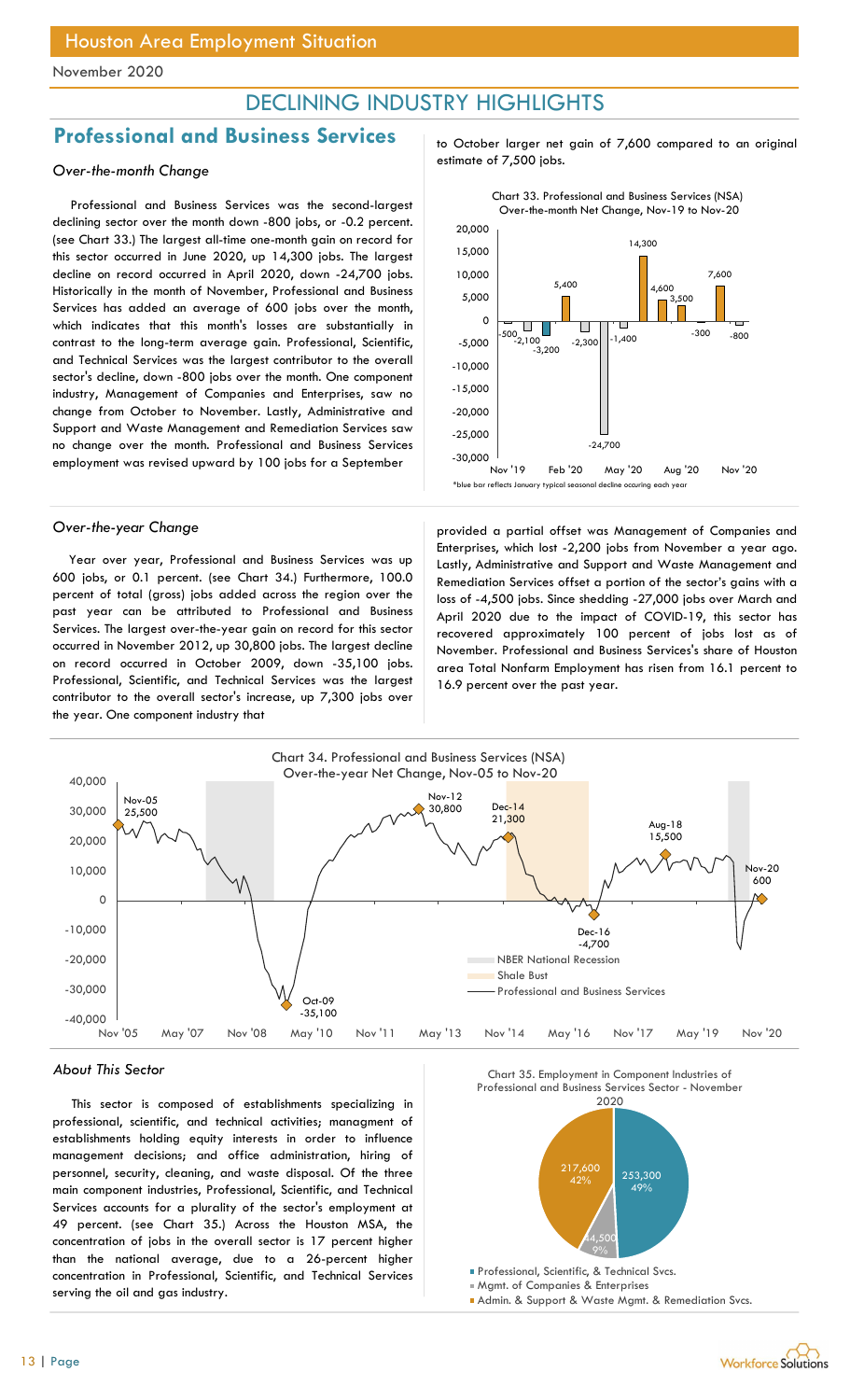## DECLINING INDUSTRY HIGHLIGHTS

## Mining and Logging

### Over-the-month Change

Mining and Logging was the third-largest declining sector over the month down -100 jobs, or -0.2 percent. (see Chart 36.) The largest all-time one-month gain on record for this sector occurred in June 2011, up 2,800 jobs. The largest decline on record occurred in April 2020, down -8,600 jobs. Historically in the month of November, Mining and Logging has lost an average of - 100 jobs over the month, which indicates that this month's losses are on par with the long-term average. Support Activities for Mining was the largest contributor to the overall sector's decline, down -700 jobs over the month. One component industry that provided a partial offset was Other Mining and Logging Undefined, which gained 200 jobs from October to November. Lastly, Oil and Gas Extraction offset a portion of the sector's losses with a gain of 400 jobs. Mining and Logging employment was revised downward by -100 jobs for a September to October smaller net gain of 1,200 compared to an original estimate of 1,300 jobs.

Year over year, Mining and Logging was down -15,000 jobs, or -19.0 percent. (see Chart 37.) Among sectors currently showing contraction, this sector is the fastest declining in percentage terms across the Houston area. The largest over-theyear gain on record for this sector occurred in December 2011, up 11,900 jobs. The largest decline on record occurred in January 2016, down -21,800 jobs. Support Activities for Mining was the largest contributor to the overall sector's decline, down - 12,200 jobs over the year. The second-largest declining contributor was Oil and Gas Extraction, which lost



Over-the-year Change Theorem 2,800 jobs from November a year ago. Lastly, Other Mining and Logging Undefined saw no change over the month. Since shedding -8,500 jobs over March and April 2020 due to the impact of COVID-19, this sector continues to post losses resulting in total employment that remains -20 percent below levels reported in February 2020. Mining and Logging's share of Houston area Total Nonfarm Employment has fallen from 2.5 percent to 2.1 percent over the past year.



#### About This Sector

This sector comprises establishments extracting naturally occurring minerals such as coal and ores; liquid minerals, such as crude petroleum and natural gas; and timber. Of the three main component industries, Oil and Gas Extraction accounts for a slight majority of the sector's employment at just over 54 percent. (see Chart 38.) Across the Houston MSA, the concentration of jobs in the overall Mining and Logging sector is 4.8 times the national average, due to the region's role as a global hub for the oil and gas industry.







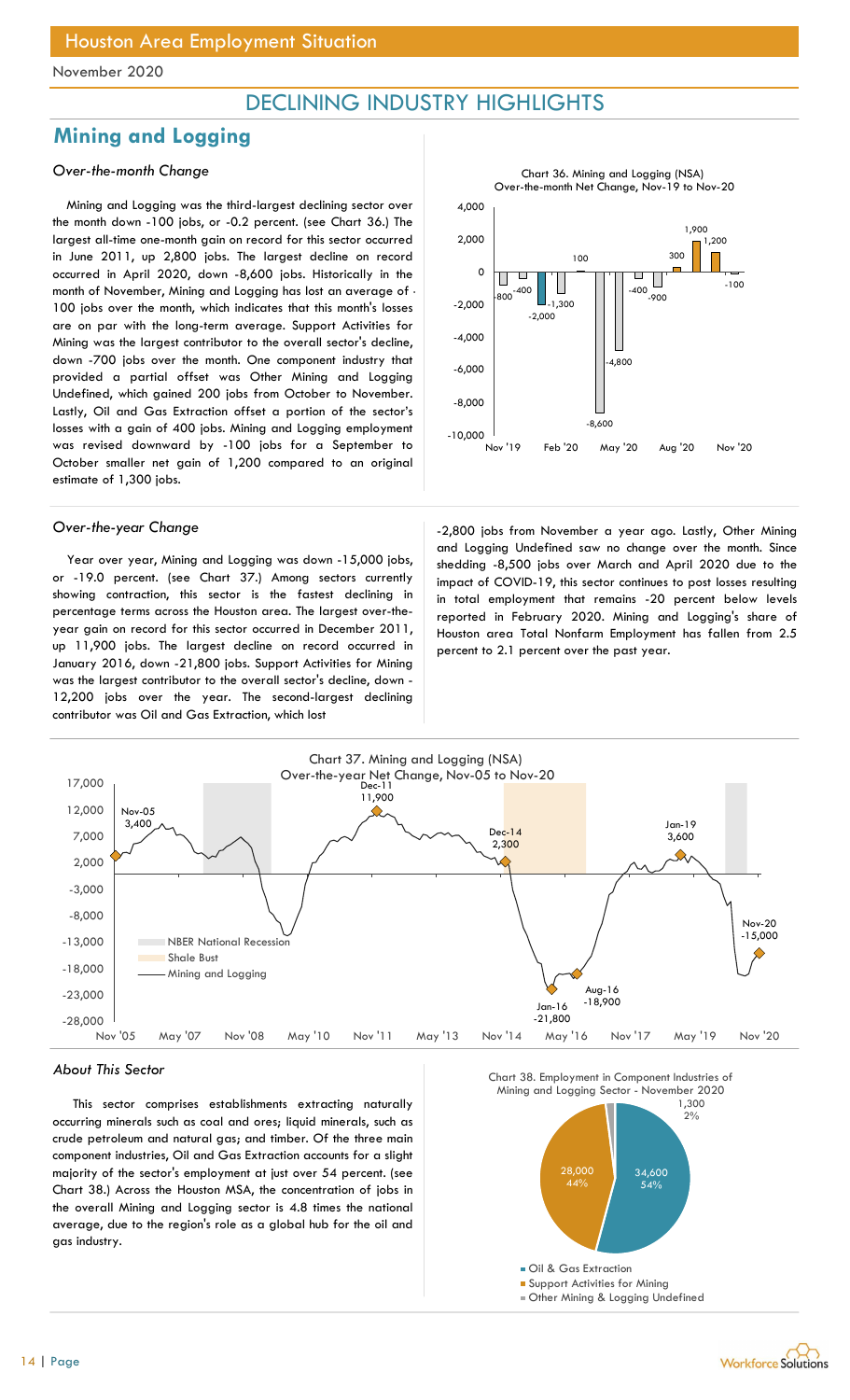## Unemployment Rates

## Not-Seasonally Adjusted

The Houston MSA (not-seasonally-adjusted) unemployment rate stood at 8.9 percent in November, up from October's 7.7 percent and up from 3.7 percent a year ago. This was above the statewide rate of 8.0 percent and above the national rate of 6.4 percent. 309,221 individuals were unemployed in Houston in November, up from October's 262,368 and up from 127,368 in November 2019. The net number of unemployed individuals in Houston has risen by 176,685 since the most recent low of 132,536 in April 2015 however the current month's unemployment level remains below the all-time high of 257,474 recorded in June 2011.





## Seasonally Adjusted

The Houston MSA (seasonally-adjusted) unemployment rate stood at 8.0 percent in October, down from September's 9.6 percent and up from 3.6 percent a year ago. This was above the statewide rate of 6.9 percent and above the national rate of 6.9 percent. 273,589 individuals were unemployed in Houston in October, down from September's 333,568 and up from 124,174 in October 2019. The net number of unemployed individuals in Houston has risen by 130,855 since the most recent low of 142,734 in February 2015 however the current month's unemployment level remains below the all-time high of 247,725 recorded in March 2010.

Chart 41. Unemployment Rates (SA) U.S., Texas, and Houston MSA October 2020